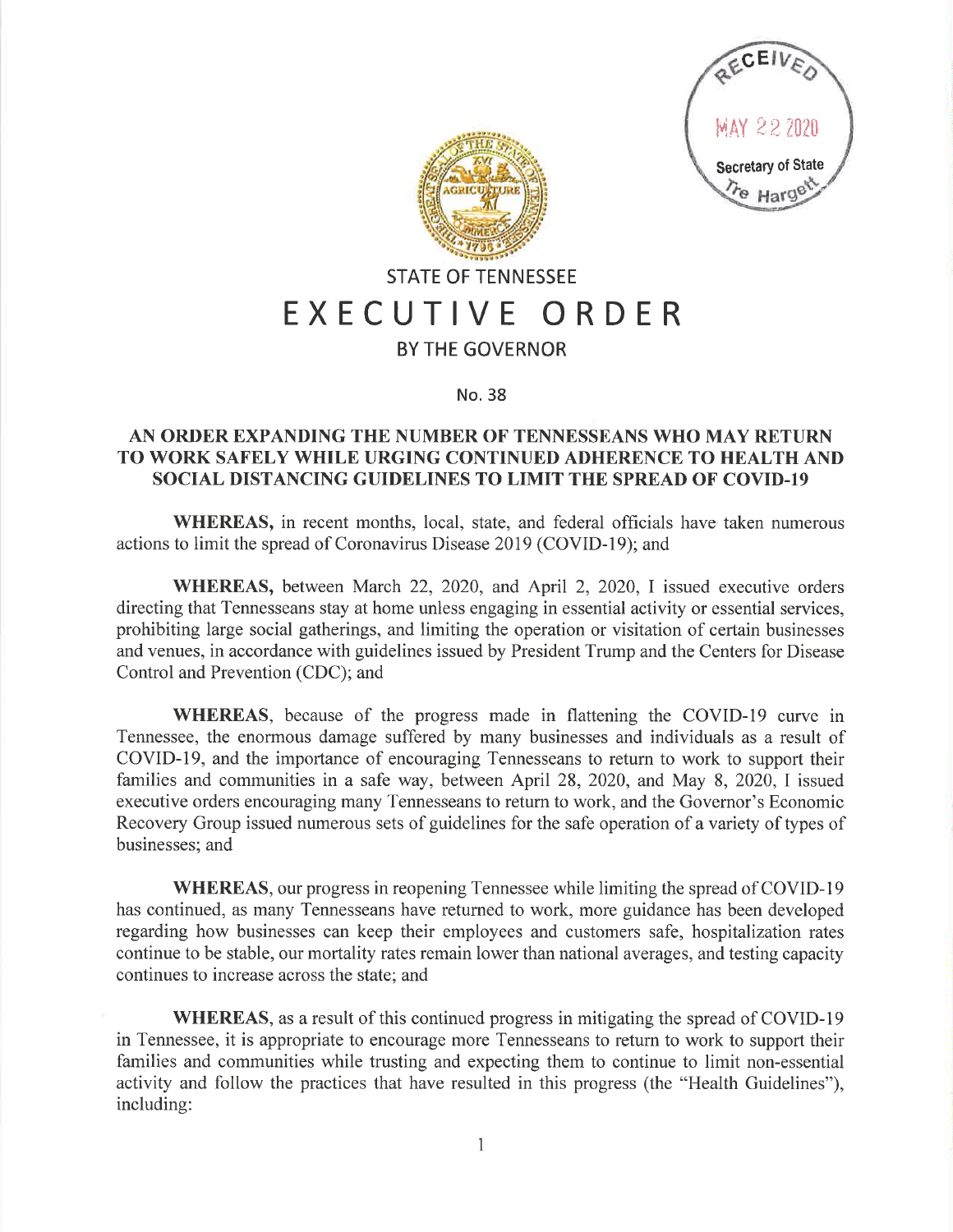For individuals:

- a. Maintaining at least six (6) feet of distance from other persons;<br>b. Practicing good personal hygiene and observing of
- b. Practicing good personal hygiene and observing other CDC recommendations;
- c. Remaining at home if you feel sick;
- d. Working from home whenever possible;
- e. A voiding discretionary travel and large gatherings; and
- f. A voiding visitation or close contact with vulnerable persons or those who are sick; and

For employers:

- a. Implementing appropriate policies and practices in accordance with state and federal guidance to facilitate social distancing, temperature checks, sanitation, use and disinfection of common areas, and reduced business travel;
- b. Monitoring employees for symptoms and prohibiting employees with symptoms from returning to work until cleared by a medical provider; and
- c. Cooperate with governmental contact tracing procedures for employees or customers who test positive for COVID-19; and

**WHEREAS,** the threat from COVID-19 remains very serious, and with this increased ability to return to work comes increased personal responsibility on the part of each Tennessean to protect themselves and others by following the Health Guidelines to slow the spread of this virus, and therefore, all Tennesseans are strongly urged to continue to diligently follow the Health Guidelines at all times; and

**WHEREAS,** in addition to the other emergency management powers granted by law, Tennessee Code Annotated, Section 58-2-107(e), provides that during a state of emergency, the Governor is authorized to suspend laws and rules regarding the conduct of state business if necessary to cope with the emergency, order evacuations from certain areas, make orders concerning entry and exit and the occupancy of premises within an emergency area, and take measures concerning the conduct of civilians and the calling of public meetings and gatherings, among other things; and

**WHEREAS,** the temporary suspension of selected state laws and rules and the other measures contained herein are necessary to facilitate the response to the current emergency.

**NOW THEREFORE,** I, Bill Lee, Governor of the State of Tennessee, by virtue of the power and authority vested in me by the Tennessee Constitution and other applicable law, to keep the citizens of the State of Tennessee safe and healthy, do hereby declare a continuing state of emergency to facilitate the response to COVID-19 and order the following statewide:

1. Return to work. Persons, businesses, and organizations are encouraged to return to work consistent with the provisions of this Order and while following to the greatest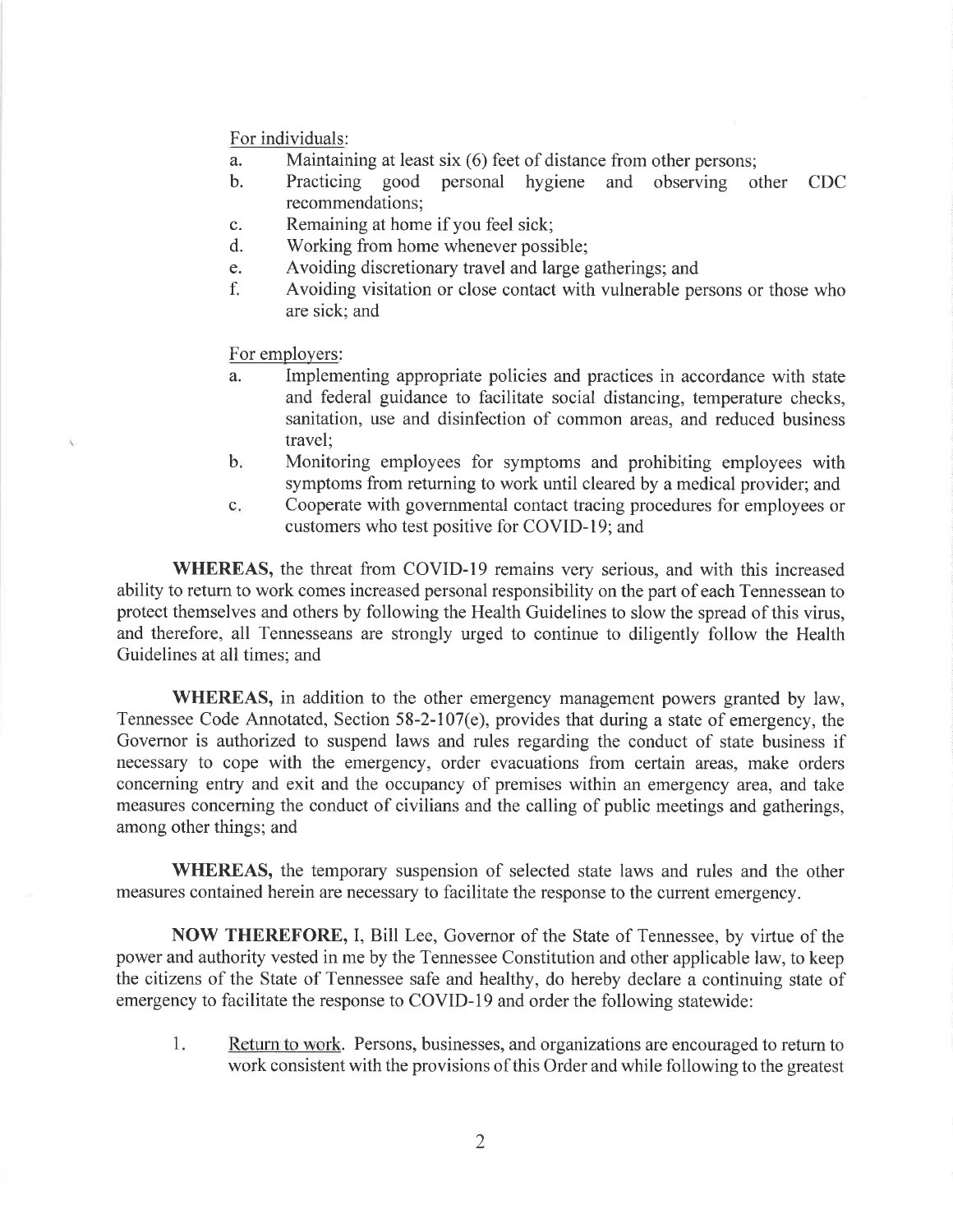extent practicable the Health Guidelines and the operational guidance issued by the Governor's Economic Recovery Group (e.g., Tennessee Pledge).

- a. Health Guidelines. All employers and businesses are strongly urged to take all practicable steps to equip, encourage, allow, or require and permit employees to work remotely or via telework from home, and employees and their customers should practice good hygiene and observe the Health Guidelines to reduce the spread of COVID-19 to the greatest extent practicable.
- b. ERG Guidelines. All venues, employers, and businesses are expected to operate in accordance with, and to fulfill the spirit of, applicable operational guidance issued by the Governor's Economic Recovery Group (e.g., Tennessee Pledge), which are available at the following web address and may be periodically updated: https://www.tn.gov/governor/covid-19/economic-recovery.htmJ. Generally applicable guidelines and industryspecific guidelines for certain industries have been and will continue to be released by the ERG. If an employer, business, or industry does not operate in a safe manner, or if health outcomes demonstrate that a particular business or industry sector is unable to be operated in a sufficiently safe manner, the Governor and/or other applicable state official(s) may issue additional health and safety orders as may be appropriate under the circumstances.
- 2. Social distancing remains imperative.
	- a. CDC guidance states that "COVID-19 is thought to spread mainly through close contact from person-to-person", and therefore every person is strongly urged to maintain at least six (6) feet of separation from persons outside their household to the greatest extent practicable.
	- b. To ensure appropriate social distancing for the purposes of social or recreational gatherings, including, but not limited to, festivals, fairs, parades, large parties or picnics, sporting events and activities (in accordance with Paragraph 2.c. and 2.d.), summer youth camps, and other types of social or recreational assemblies or gatherings, persons in the State of Tennessee should to the greatest extent practicable maintain at least six ( 6) feet of separation from persons outside their household, and shall not in any event be in a group of fifty (50) or more persons for the purposes of social or recreational activities or events; provided, that this limitation does not necessarily prohibit fifty (50) or more total persons from gathering in a single place or venue for an activity or event if they are in separate, otherwise permissible smaller groups that substantially maintain six ( 6) feet or more of separation from other persons or separate groups. For example, under this Paragraph 2, more than fifty (50) persons may sit in a set of bleachers and watch an event provided that persons or multiple smaller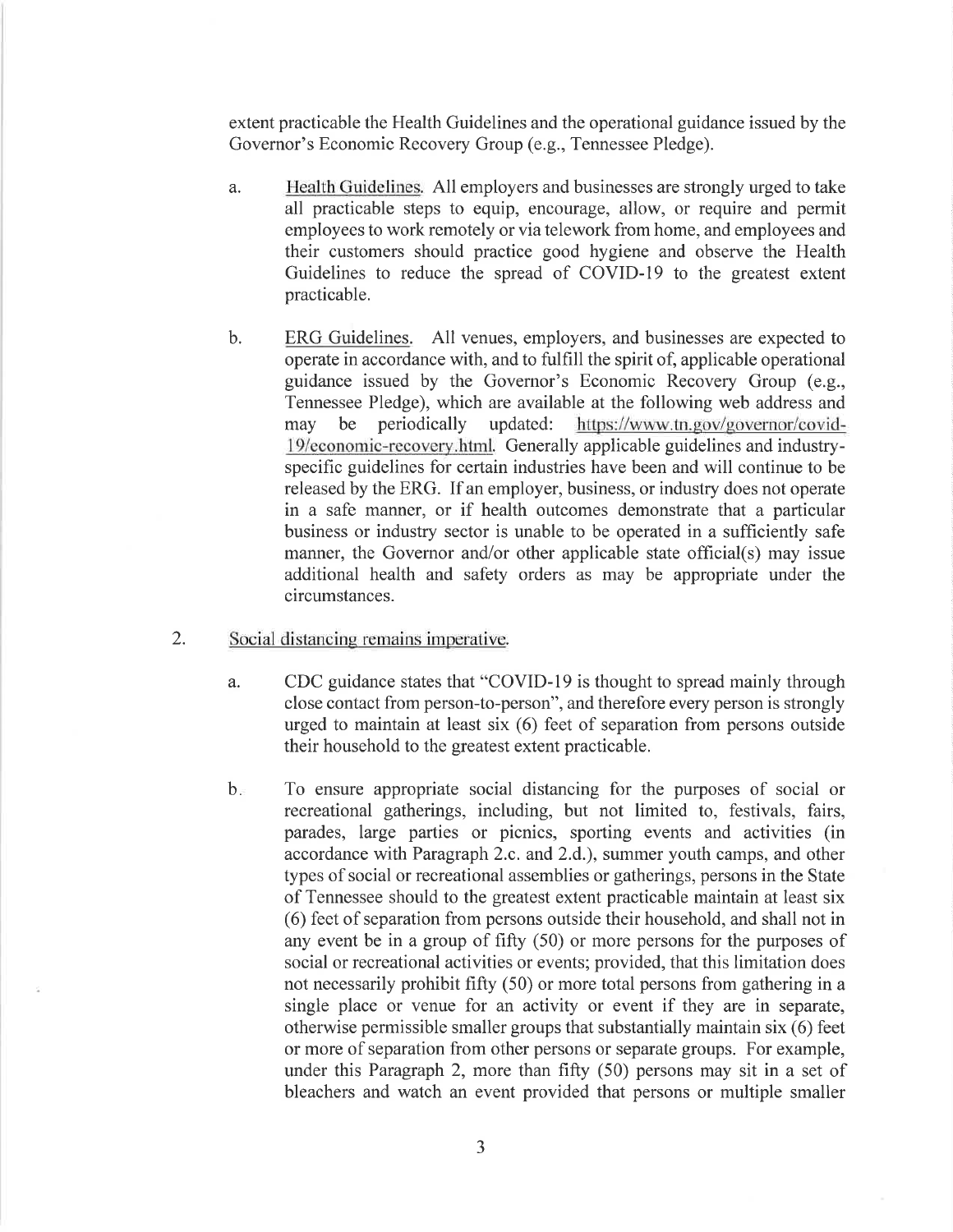groups of persons are spread out from one another and maintain at least six ( 6) feet of separation from other groups or persons.

- c. Contact sporting events and activities are prohibited under this Order; provided, that collegiate and professional sporting events and activities may be conducted if permitted by, and pursuant to, the rules or guidelines of their respective governing bodies. Noncontact sporting events and activities, and spectating for such events and activities, are permissible subject to applicable social distancing provided for herein.
- d. For purposes of this Paragraph 2:
	- 1. "Contact sporting events and activities" are sports for which there is a requirement or substantial likelihood of routine, sustained close proximity or physical contact between participants. For example, some sports, such as wrestling are scored by impacting an opponent, while others, including football or rugby, require tackling of players. Others like basketball, soccer, lacrosse, rugby, ice and field hockey, rowing, mixed martial arts, wrestling, boxing, and other combat sports involve participants being in close, sustained proximity and likelihood of physical contact. "Contact sporting events and activities" does not include training or otherwise engaging in elements or aspects of such sports or activities in a manner that do not involve close contact with other persons; and
	- 11. "Noncontact sporting events and activities" means sports that can be conducted while substantially maintaining appropriate social distancing, and that involve at most only close contact or proximity between participants that is incidental to the activity. Such sports include, but are not limited to, baseball, softball, volleyball, golf, disc golf, tennis and other racket sports, cycling, swimming, track and field and running events, and equestrian.
- e. Further operational guidance from the Governor's Economic Recovery Group (e.g., Tennessee Pledge) regarding youth sporting events and summer youth camps is forthcoming.
- 3. Places of worship. weddings, and funerals. Worship services, weddings, funerals, and events related thereto are not social or recreational gatherings under Paragraph 2. Nevertheless, places of worship are strongly encouraged to continue to utilize virtual or online services and gatherings and strongly encouraged to follow the Guidance for Gathering Together in Houses of Worship issued by the Governor's Office of Faith-Based and Community Initiatives regarding in-person services that can be conducted safely. Likewise, persons at weddings and funerals are strongly encouraged to follow the Health Guidelines and maintain appropriate social distancing as provided for herein to the greatest extent practicable, although it is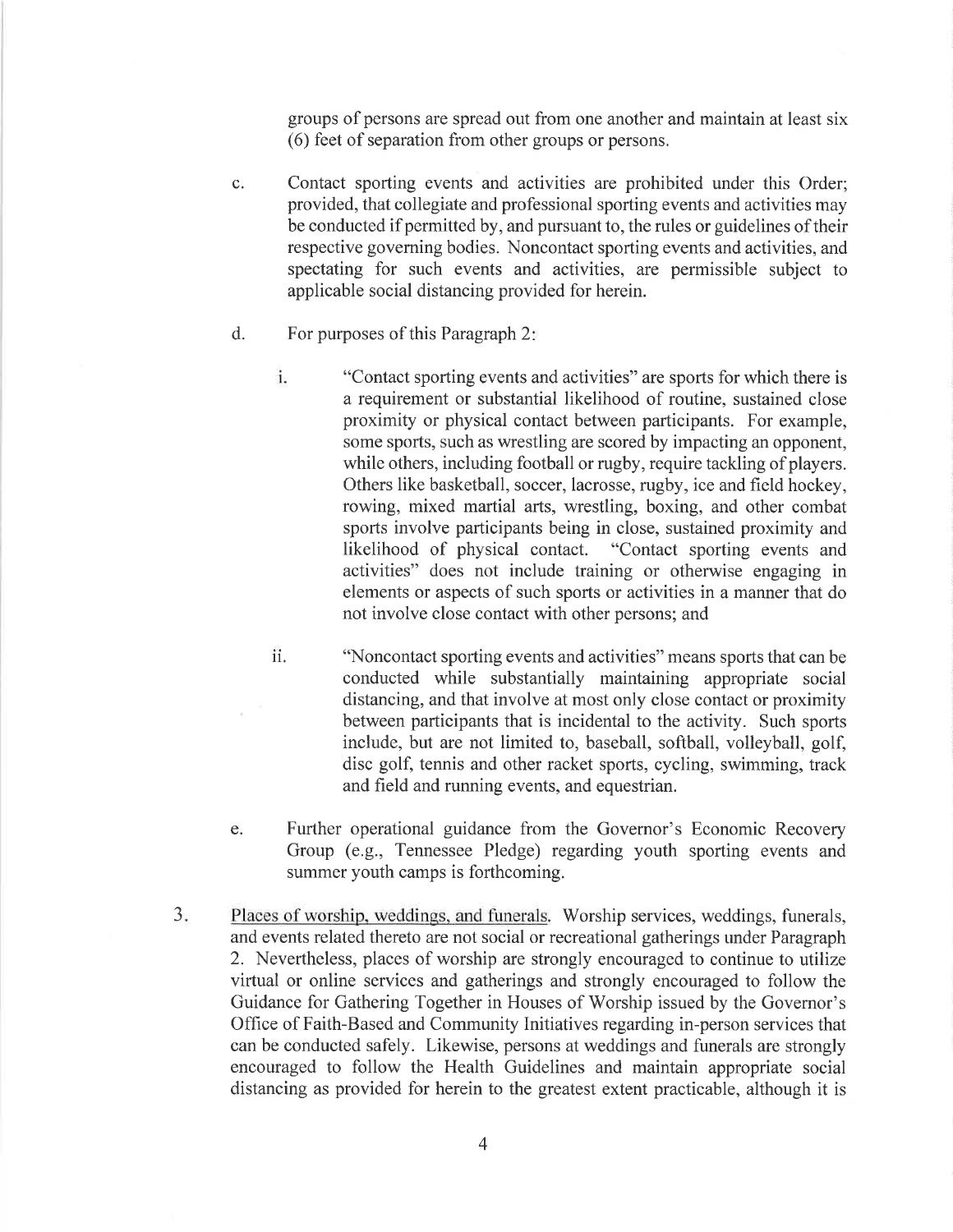further strongly encouraged that any large public celebration component of weddings and funerals be postponed or attended only by close family members.

- 4. Staying at home when possible and limiting unnecessary activity still critically important to maintaining a healthy and economically vibrant Tennessee.
	- a. Most Tennesseans can return to work under this Order; however, the threat of COVID-19 remains very serious. Because avoiding unnecessary public interactions is critical to protecting the health and safety of Tennesseans by limiting the spread of COVID-19, preserving health care resources, and sustaining the improved conditions that allow vital economic activity to resume in Tennessee, all persons are still strongly encouraged to continue to stay at home and to minimize in-person contact with people not in the same household, except when engaging in critical activities such as employment or occupational activities, activities integral to health and safety, obtaining supplies or services, engaging in permitted outdoor activity, caring for or visiting family or friends, visiting a place of worship, or travel associated with such activity.
	- b. All persons are strongly encouraged, among other things, to use thoughtful planning, careful coordination, and consideration of others to minimize the need and frequency for public interactions.
	- c. All persons have a civic responsibility to protect themselves and their communities by following the Health Guidelines to the greatest extent practicable when outside their homes.
- 5. Persons are urged to wear face coverings in public places. In accordance with CDC guidance, persons, including employees or customers of businesses, are strongly urged to wear cloth face coverings or other similar coverings in public settings where being in close proximity to others is anticipated, and particularly where other social distancing measures are difficult to maintain at all times. Such cloth face coverings can be created from household items or made at home from common materials at low cost. Cloth face coverings should not be placed on young children under age 2, anyone who has trouble breathing, or anyone who is incapacitated or otherwise unable to remove the mask without assistance. Surgical masks and N-95 respirators should be reserved for health care workers and first responders.
- 6. Elderly-citizen and care-related facilities closed to visitors in most cases.
	- a. Persons are highly encouraged to use available electronic or virtual communication options to spend time with a family member, friend, fellow resident, loved one, or other person ("Resident") in a nursing home, retirement home, long-term care facility, or assisted-living facility ("Facility" or "Facilities"). Persons shall not visit a Resident in a Facility unless: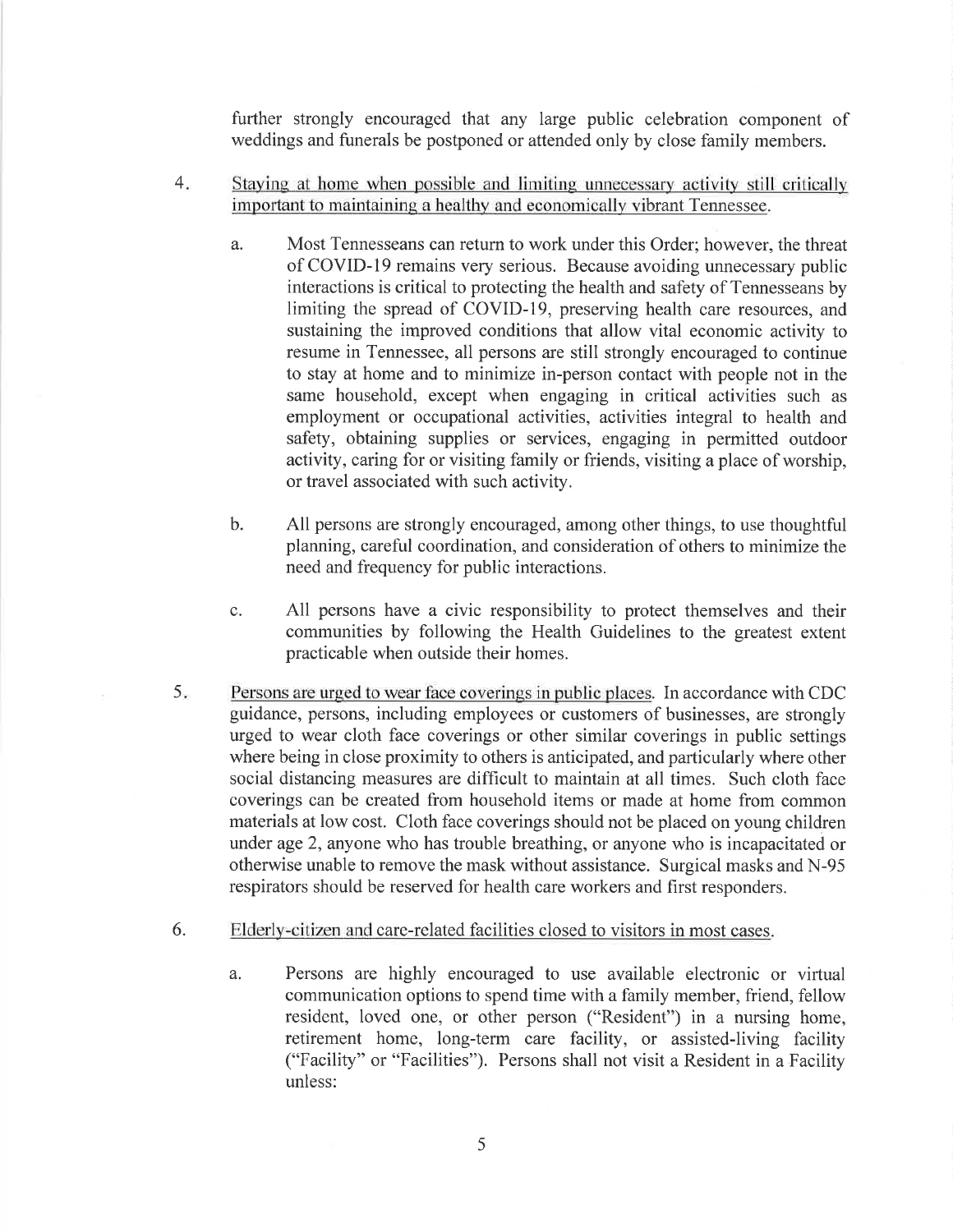- 1. The Facility determines in its judgment that: (1) the visit involves the provision of critical assistance to a Resident; or (2) the visit is to a Resident receiving end-of-life care; and
- 11. The Facility determines in its judgment that the visit may be accomplished without unreasonable risk to other residents or staff.

In making such determinations, the Facility may seek the professional medical opinion of the Resident's treating physician or other healthcare providers involved in the Resident's care, as well as the Facility's medical director, as applicable, on a case-by-case basis. Facilities should also ensure that any Resident with disabilities is afforded visitation, as needed, by ancillary service providers (sign-language interpreters, behavioral health support personnel, etc.), or other visitation essential to care decisions or daily functioning, in order to maintain open lines of communication and continuation of needed services in light of individual Resident needs.

Facilities should continue to screen any permitted visitors to reduce the risk of infection among Residents and Facility personnel.

- b. Facilities shall at all times follow the Health Guidelines and any other infection control rules, policies, or guidance set forth by the Department of Health or other applicable state and federal agencies or departments.
- c. Facilities shall take reasonable steps to minimize the movement of staff to more than one Facility location whenever possible.
- d. Senior centers or equivalent facilities shall continue to be closed to members, customers, or the public.
- 7. Testing of residents and staff at long-term-care facilities. Administrators of nursing homes, assisted-care living facilities, and residential homes for the aged, as defined in Tennessee Code Annotated, Section 68-11-201, are strongly urged to provide COVID-19 testing for all residents and staff members across the state. Administrators are further urged to complete or take substantial steps toward completing this testing by May 31, 2020. An administrator may request financial and operational support for this testing from the Department of Health and the Tennessee National Guard by contacting the Department of Health. Cases of communicable and reportable diseases must continue to be reported to the Department of Health and county health departments as required by law.
- 8. Special care should be taken to protect vulnerable populations. Persons and businesses should take particular care to protect the well-being of those populations especially vulnerable to COVID-19, including older adults and persons with compromised immune systems or severe underlying medical conditions, by, among other things, taking care to adhere to all precautions advised by the President and the CDC and refraining to the extent practicable from physical contact and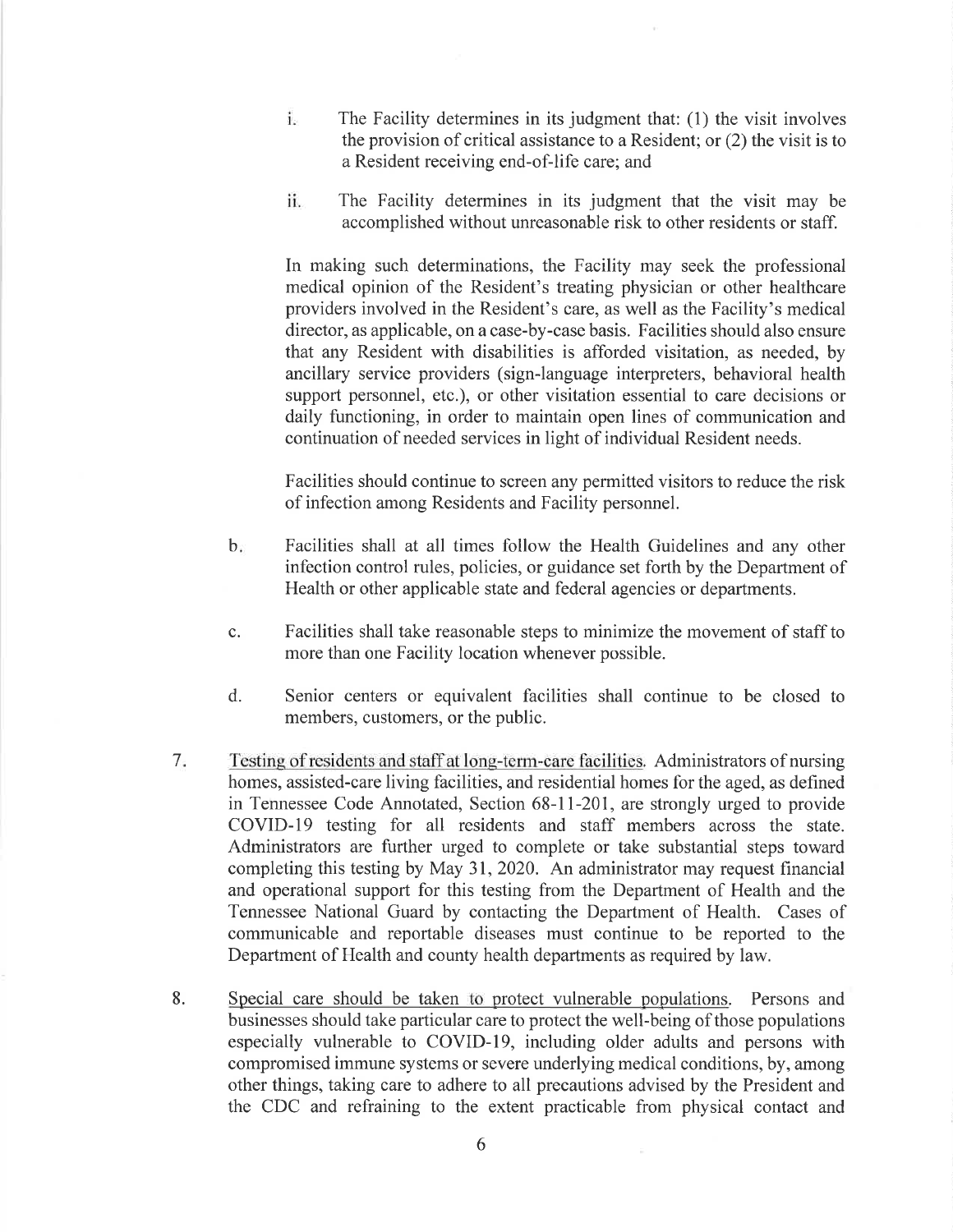association. Businesses should further consider implementing measures to protect our most vulnerable populations by, for example, offering delivery service or special opportunities for members of vulnerable populations to shop in retail establishments exclusive of the general population.

- 9. Persons with COVID-19 or COVID-19 symptoms must stay at home. In accordance with CDC guidance, persons who test positive for COVID-19 or who are suffering from COVID-19 symptoms shall stay at home, except to receive medical care, until satisfying the conditions for discontinuing home isolation, which the CDC has set forth at the following web address: https://www.cdc.gov/coronavirus/2019-ncov/if-you-are-sick/steps-whensick.html.
- 10. Employers shall not require or allow employees with COVID-19 to work. An employer, through its supervisors or appropriate management personnel, shall not require or allow an employee who the employer knows has tested positive for COVID-19 to report to work until that employee has satisfied the conditions for discontinuing home isolation under CDC guidelines, which are available at the following web address: https://www.cdc.gov/coronavirus/2019-ncov/if-you-aresick/steps-when-sick.html.
- 11. Limited service restaurants. Bars, night clubs, and limited service restaurants, as defined in Tennessee Code Annotated, Section 57-4-102(22), may only serve customers seated at tables and must follow the Economic Recovery Group Guidelines (e.g., Tennessee Pledge) for restaurants in doing so, including appropriately spacing apart tables, which are set forth at the following web address: https://www.tn.gov/governor/covid-19/economic-recovery/restaurantguidelines.html; and further provided, that such establishments may offer drivethrough, pickup, carry-out, or delivery service for food or drink, and persons are highly encouraged to use such drive-through, pickup, carry-out, or delivery options to support such businesses during this emergency.
- 12. Take-out alcohol sales by restaurants and limited-service restaurants to continue in order to encourage carryout or delivery orders. The provisions of Tennessee Code Annotated, Title 57, and related rules and other state or local laws, orders, rules, or regulations are temporarily suspended to the extent necessary to allow restaurants and limited service restaurants, as defined in Tennessee Code Annotated, Section 57-4-102, and wine-only restaurants, as permitted by Tennessee Code Annotated, Section 57-4-101(c), to sell for take-out or delivery alcoholic beverages or beer, so long as the following conditions are met:
	- a. Any sale of an alcoholic beverage or beer is for consumption off of the premises of the restaurant, limited service restaurant, or wine-only restaurant (collectively referred to hereafter as "restaurant") and is accompanied by the sale of food in the same order;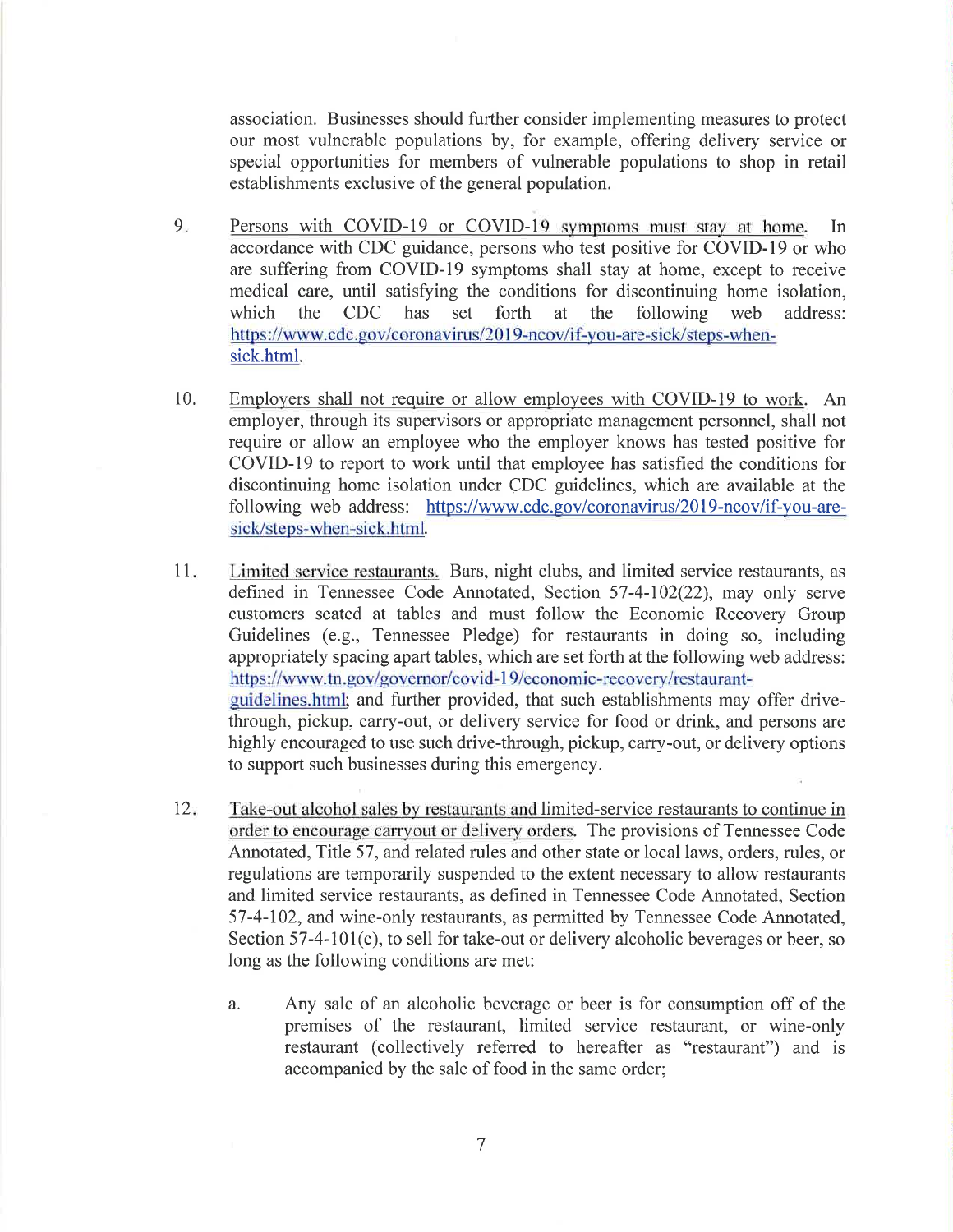- b. An alcoholic beverage or beer sold under this Paragraph 12 must be packaged in a container or bottle with a secure lid or cap and in a manner designed to prevent consumption without removal of the lid or cap, and customers shall not remove such lids or caps while operating a motor vehicle;
- c. Single servings of alcoholic beverages or beer and multi-serving bottles or containers of beer or wine normally sold by the restaurant may be sold under this Paragraph 12, but not bottles of spirits or liquor;
- d. A restaurant selling alcoholic beverages or beer under this Paragraph 12 ' shall prominently post a warning in a manner reasonably calculated to provide notice to customers of open container laws, which must include the following language from Tennessee Code Annotated, Section 55-10-416: "No driver shall consume any alcoholic beverage or beer or possess an open container of alcoholic beverage or beer while operating a motor vehicle in this state.";
- e. An employee or contractor of a restaurant providing or delivering alcoholic beverages or beer to a customer under this Paragraph 12 shall not provide or deliver such beverages to any person under twenty-one (21) years of age and may not provide or deliver such beverages to a person who is visibly intoxicated. Any such employee providing or delivering alcoholic beverages or beer must visually inspect a valid government-issued document deemed acceptable to the restaurant that includes the photograph and birth date of the adult consumer attempting to make an alcoholic beverage purchase and confirms that the person is at least twenty-one (21) years of age;
- f. A person delivering alcoholic beverages or beer under this Paragraph 12 must be at least twenty-one (21) years of age and must have a valid driver license; and
- g. An alcoholic beverage or beer sold under this Paragraph 12 must be sold during current operating hours.
- 13. Local orders.
	- a. No local orders permitted regarding dental or medical procedures. In order to ensure a comprehensive approach to the measures needed to conserve personal protective equipment, which is an issue that is statewide in scale, no local official or local governmental entity shall issue an order or measure regarding the provision of medical, dental, or oral procedures because of COVID-19 absent authority delegated by the Governor.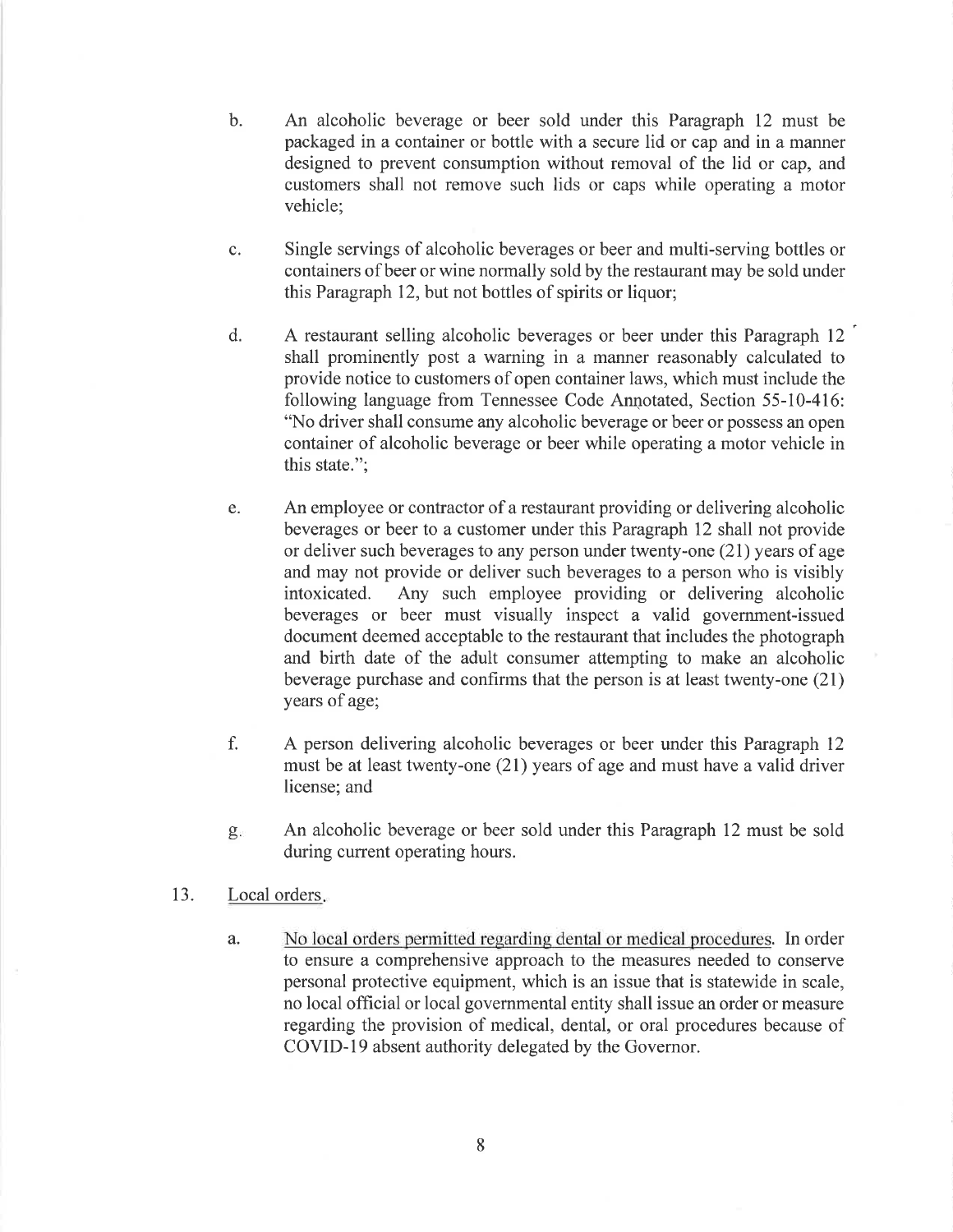- b. Local orders in 89 counties without a locally run county health department (all counties except for Davidson, Hamilton, Knox, Madison, Shelby, and Sullivan). The provisions of this Order shall exclusively govern on the subjects they concern in the 89 counties that do not have a locally run county health department, and this Order shall supersede and preempt any emergency order, health order, or other order issued by a local official or local governmental entity that contravenes or would limit the application of the provisions of this Order.
- c. Local orders in six counties with a locally run county health department (Davidson, Hamilton, Knox, Madison, Shelby, and Sullivan). The six locally run county health departments in Davidson, Hamilton, Knox, Madison, Shelby, and Sullivan counties shall have authority to issue additional orders or measures related to the containment or management of the spread of COVID-19, which may permit to a greater degree, or restrict to a greater degree, the opening, closure, or operation of businesses, organizations, or venues in those counties or the gathering of persons; provided that no local official or local governmental entity shall issue an order or measure regarding places of worship or an order or measure that contravenes Paragraphs 6, 9, or 10. This Order shall govern on all subjects it concerns, except to the extent that the locally run county health department has issued differing local orders or measures regarding the opening, closure, or operation of businesses, organizations, or venues or the gathering of persons as provided for in this Paragraph 13.
- d. Local orders of a proprietary nature. Nothing in this Order shall affect or limit local orders that do not contravene or limit the application of the provisions of this Order, such as orders or measures in which a local governmental entity acts in a proprietary capacity-for example, with respect to the opening or closure of governmental buildings, employee measures, or government operations.
- 14. Suspension oflaws that would limit application of this Order. Any law, order, rule, or regulation that would otherwise limit the enforceability of this Order is hereby suspended, pursuant to Tennessee Code Annotated, Section 58-2-107.
- 15. Executive Order Nos. 30, 33, and 35. This Order supersedes and repeals the following executive orders: Executive Order No. 30, dated April 28, 2020; Executive Order No. 33, dated May 5, 2020; and Executive Order No. 35, dated May 7, 2020.
- 16. Severability. If any provision of this Order or its application to any person or circumstance is held invalid, the invalidity does not affect other provisions or applications of this Order which can be given effect without the invalid provision or application, and to that end the provisions of this Order are declared to be severable.